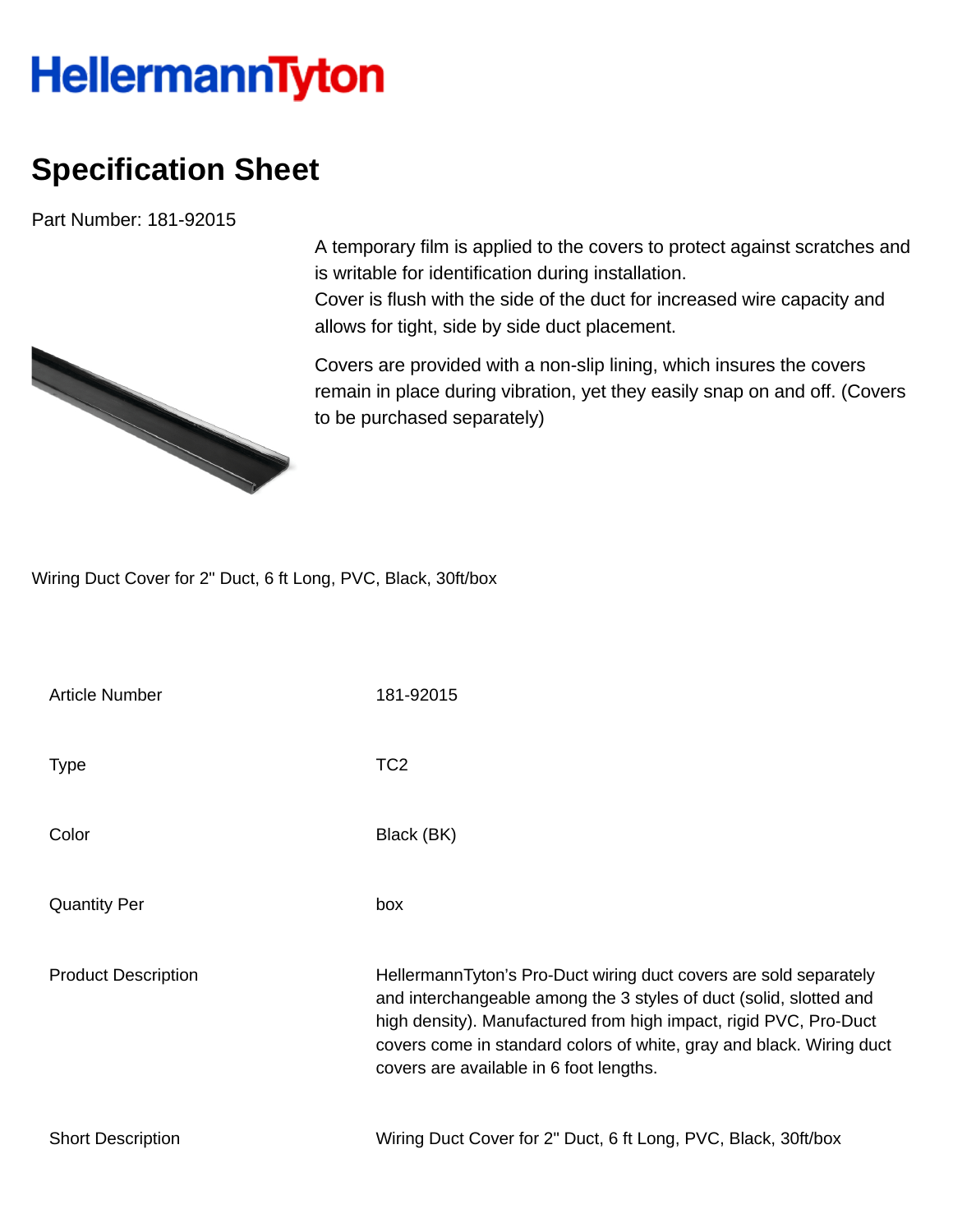| <b>Global Part Name</b> |  |  |
|-------------------------|--|--|
|-------------------------|--|--|

TC2-PVC-BK

|  | <b>Technical Description</b> | Wiring Duct Cover for 2" Duct, Black |
|--|------------------------------|--------------------------------------|
|--|------------------------------|--------------------------------------|

| Length L (Imperial) | 6.0  |
|---------------------|------|
| Length L (Metric)   | 1.83 |

Width W (Imperial) 2.0

- Width W (Metric) 50.8
- Height H (Imperial) 0.308
- Height H (Metric) 7.82

Material Material Polyvinylchloride (PVC)

Material Shortcut **PVC** 

Flammability **Self-extinguishing** 

Halogen Free No

Operating Temperature +122°F (+50°C)

Reach Compliant (Article 33) No